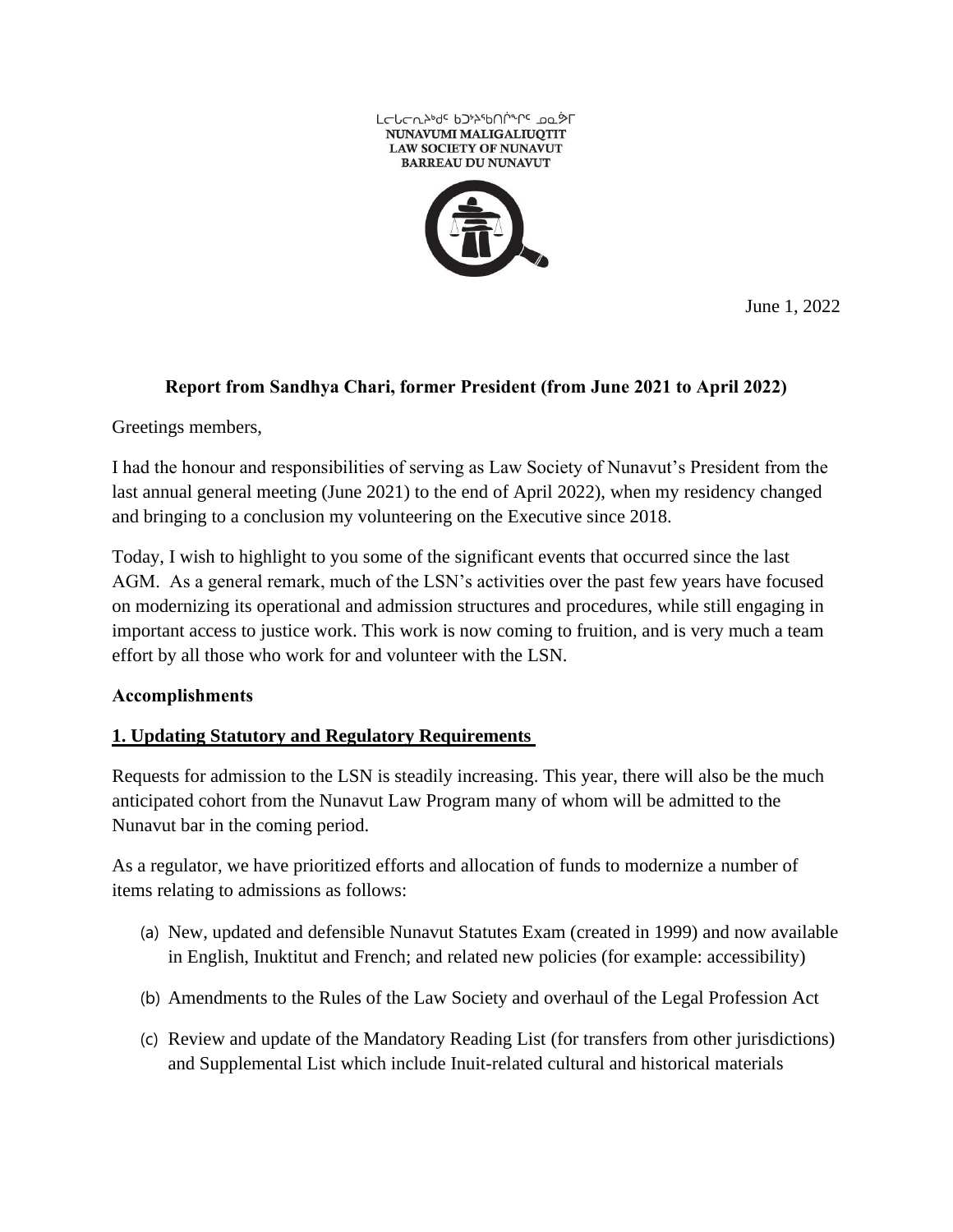In addition, the LSN worked to provide supports for the articling journey of those joining the profession from the Nunavut Law Program. This support included the following:

- (a) A Practice Guide was developed with mandatory in-person training sessions delivered by members of the private bar. This guide was designed as a resource to assist members in carrying out their professional responsibilities as required under the Legal Profession Act, the Law Society's Rules and Code of Professional. It does so by consolidating and
- (b) highlighting some of these key basic requirements and by providing practical guidance on practice management
- (c) Evaluation forms (mid-term and final) and supporting guide were developed
- (d) Secured online application process was created and implemented

### **2. Improving Operational Structures and Processes**

The LSN's operational modernizations include the following:

- (a) Implementation of a cloud-based system for all Law Society files
- (b) Implementation of a management software for discipline matters and soon to be for membership admissions and complex files with related cyber security and privacy policies
- (c) Ongoing development of web-based features to increase the efficiency for new applicants, members and articling students. For example, a member portal to apply for admission or changes of status, report continuing legal education hours, etc.

# **3. Financial Growth**

After more than 15 years, important decisions were made to update the LSN's financial policy and improve its financial position by maximizing growth in keeping with appropriate risk tolerance. Both core revenues and investments were transferred to a new financial institution with an approach to invest every dollar.